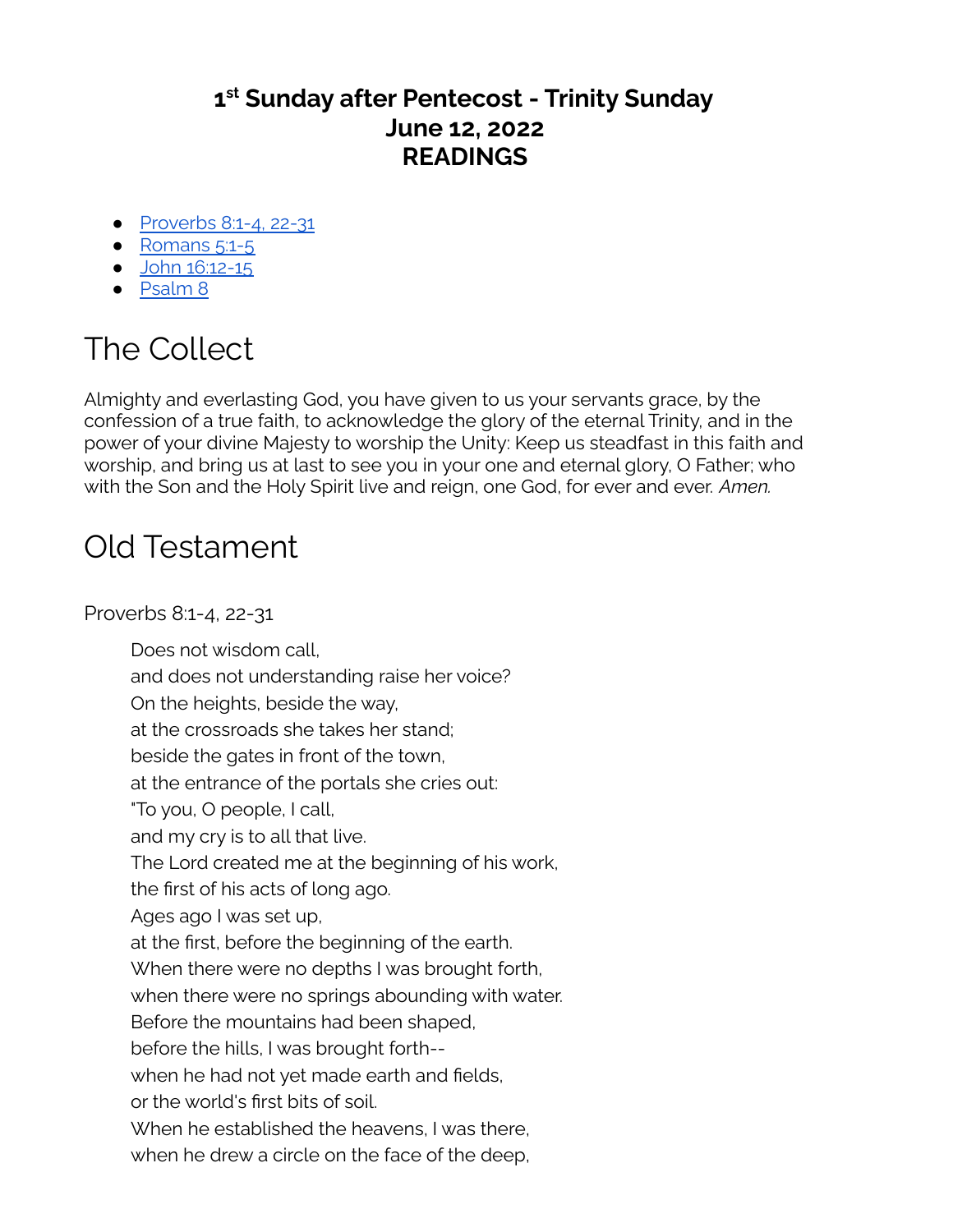when he made firm the skies above, when he established the fountains of the deep, when he assigned to the sea its limit, so that the waters might not transgress his command, when he marked out the foundations of the earth. then I was beside him, like a master worker; and I was daily his delight, rejoicing before him always, rejoicing in his inhabited world and delighting in the human race."

## The Psalm

### Psalm 8

#### *Domine, Dominus noster*

1 O Lord our Governor, \*

how exalted is your Name in all the world!

2 Out of the mouths of infants and children \*

your majesty is praised above the heavens.

3 You have set up a stronghold against your adversaries, \*

to quell the enemy and the avenger.

4 When I consider your heavens, the work of your fingers, \*

the moon and the stars you have set in their courses,

5 What is man that you should be mindful of him? \*

the son of man that you should seek him out?

6 You have made him but little lower than the angels; \*

you adorn him with glory and honor;

7 You give him mastery over the works of your hands; \*

you put all things under his feet:

8 All sheep and oxen, \*

even the wild beasts of the field,

9 The birds of the air, the fish of the sea, \*

and whatsoever walks in the paths of the sea.

10 O Lord our Governor, \*

how exalted is your Name in all the world!